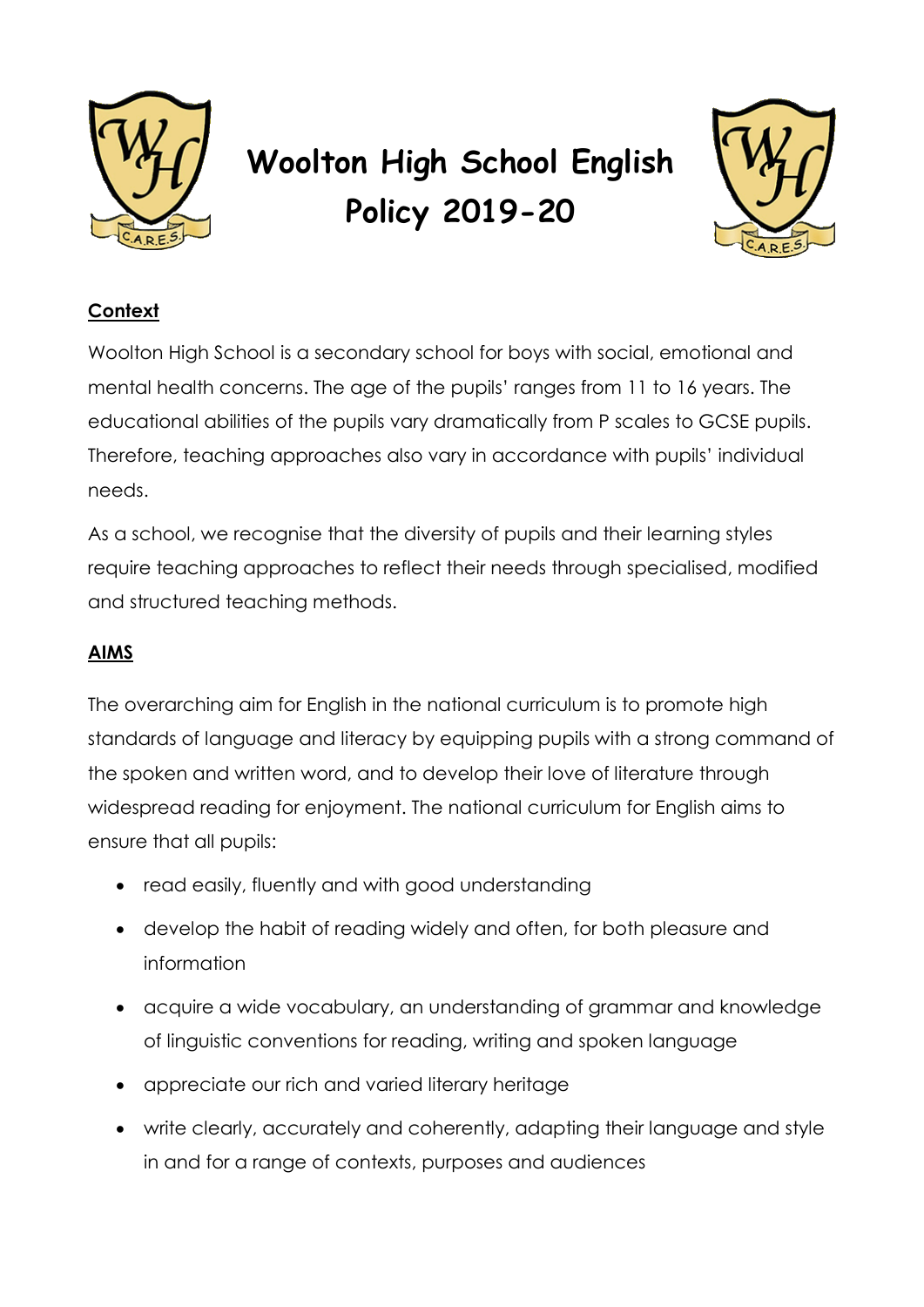- use discussion in order to learn; they should be able to elaborate and explain clearly their understanding and ideas
- are competent in the arts of speaking and listening, making formal presentations, demonstrating to others and participating in debate.

#### **English Curriculum planning**

We plan the English activities so that they build upon the prior learning of the children. While there are opportunities for children of all abilities to develop their skills, knowledge and understanding in each area. It is our primary focus to ensure students can know, remember and apply more. This is underpinned by our three stage of learning model (see quality of education policy).

We plan to ensure a consistency of approach to meeting our aims through a collaborative planning process. All teachers have access to resources that assist them whenever there are opportunities for reading, writing, oracy and spelling. Additionally, the English department work with other departments in the school to improve pedagogy.

The ultimate goal in line with our Ofsted recommendation is to improve outcomes for students in English.

# **At Key stage 3**

In Years 7, 8 and 9 Pupils will be taught by Mr Thompson (CT). Pupils are assessed by the intervention team in their Reading and Spelling skills. Their reading and spelling ages also identify any pupils that may require additional support with Literacy skills. Pupils throughout the course of the years will access a wide variety of texts and produce varying pieces of writing. The main aim of English at this Key Stage is to develop skills to give pupils a 'Literacy Toolbox' they can utilise when undertaking external assessments. (Please see curriculum planning)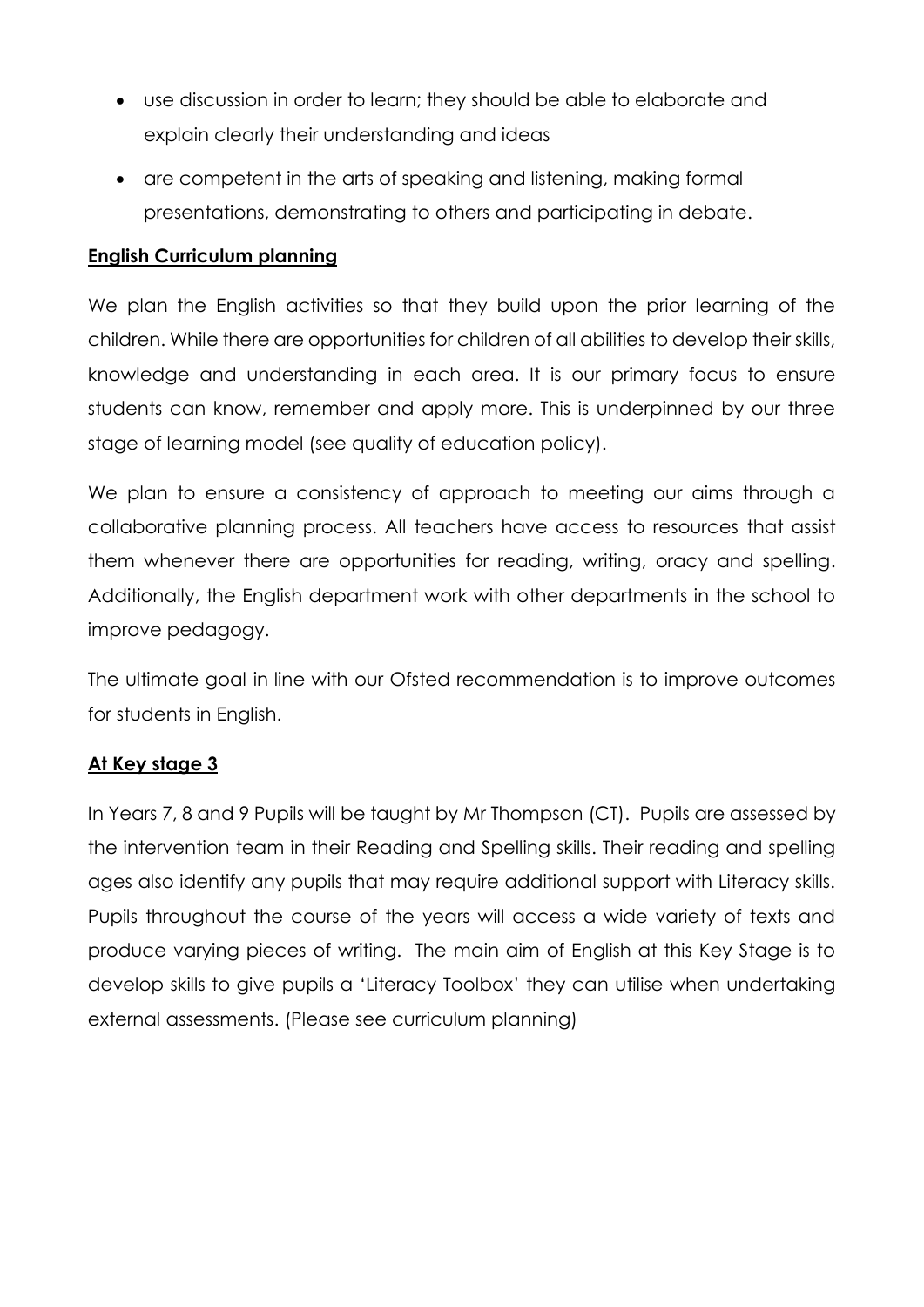## **At Key Stage 4**

At Key Stage 4 we provide opportunities for students to take Functional Skills qualifications at Years 9 and 10 to help with self-confidence in exams. Moreover, Key Stage 4 is a time of volatility in a setting such as ours. Having qualifications helps to prepare the students for their next destination.

English at Woolton High School will also adhere to the school's policies for inclusion and equality of opportunities for all pupils. Teaching and learning in the subject will always promote equality of opportunity, regardless of race, ability or beliefs with a fundamental goal of providing access to learning for every pupil, regardless of individual background or needs.

#### **Contribution of English to teaching in other curriculum areas**

Literacy within Secondary Education can be seen as the key that unlocks the door for pupils to access learning. This is due to the fact that reading, writing and communicating are used in every lesson throughout the school. In order to promote this and develop a whole school literacy model many interventions and initiatives have been set up to improve literacy:

#### **Whole School Literacy**

We utilise a humanities curriculum to provide breadth, balance and reinforce literacy. Pupils follow programmes of study for Geography, Art, History and Music each term and a subsequent literacy lesson focusses on extending their reading, writing and discussion skills by using subject material from humanities.

#### **Spelling Time**

Each Form Tutor will have a responsibility to deliver a spelling test to their class each week. These will be provided by CT. This lasts 15 minutes and is a perfect opportunity for students to develop their spelling accuracy and even improve their vocabulary. This is a whole school activity and will be led by CT and Miss Cooper. Forms will be split into houses that will compete together to ensure engagement.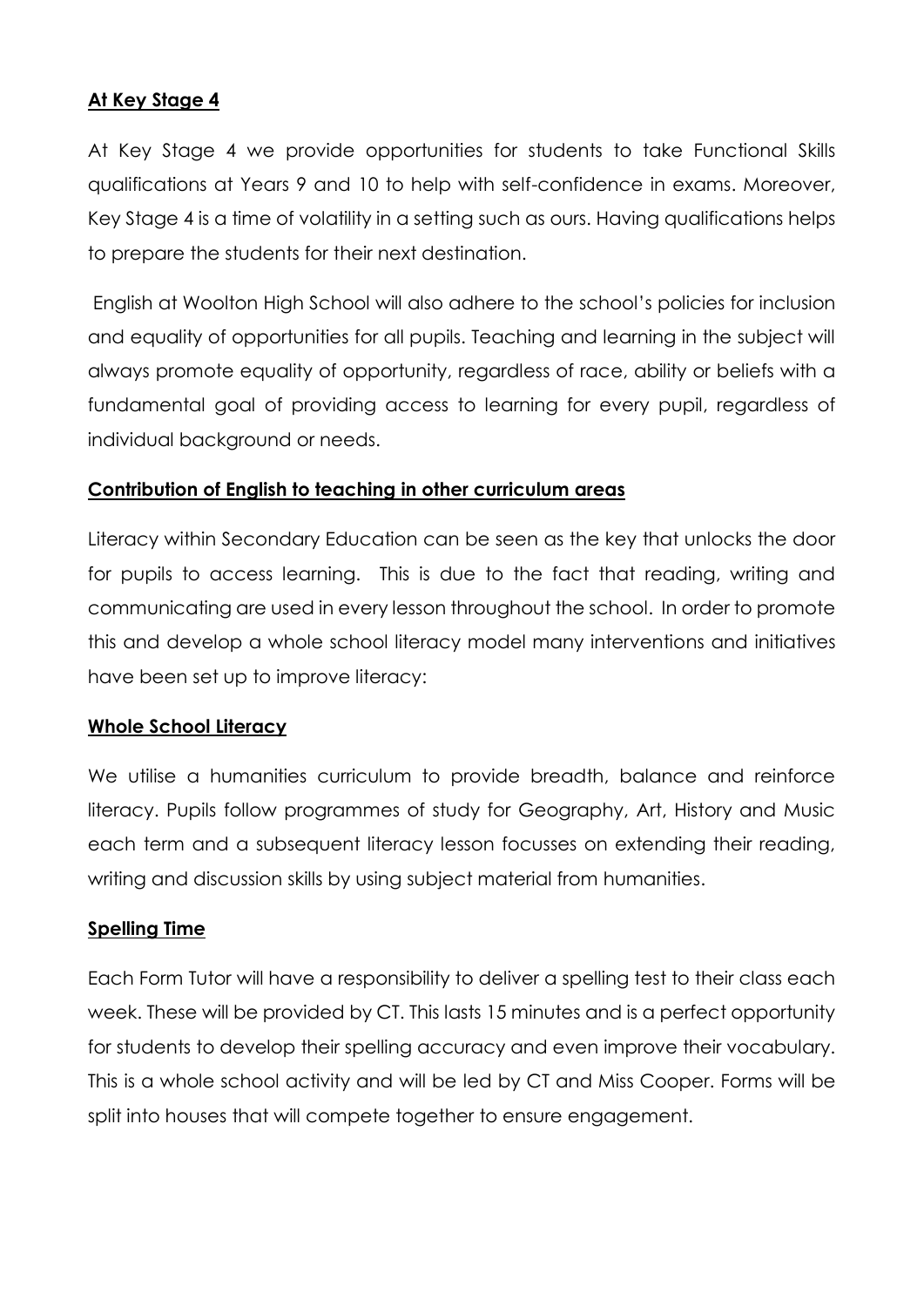# **Reading Time**

Each Form tutor has a responsibility at 12.35 each day to deliver an engaging reading time to their class. This lasts 15 minutes and is seen as a perfect opportunity for Form tutors to develop pupil's ability and also enjoyment of reading.

Reading time will be guided by recommendations by the English Department with some freedom for individual teachers to select a different text if it is required.

| Year              | A <sub>1</sub>   | A2              | S <sub>1</sub> | S <sub>2</sub> | SU1         | SU <sub>2</sub> |
|-------------------|------------------|-----------------|----------------|----------------|-------------|-----------------|
| Group             |                  |                 |                |                |             |                 |
| Year <sub>7</sub> | Harry            | <b>Sherlock</b> | Percy          | <b>The</b>     | Skellig     | Lion,<br>The    |
|                   | Potter and       | Holmes          | Jackson        | Machine        |             | The Witch       |
|                   | the              | The             | the<br>and     | Gunners        |             | the<br>and      |
|                   | Philosoph        | Speckle         | Lightning      |                |             | Wardrob         |
|                   | er's Stone       | d Band          | <b>Thief</b>   |                |             | е               |
| Year <sub>8</sub> | Frankenst        | The             | War Horse      | Z<br>for       | 1984        | The Dam         |
|                   | ein              | Woman           |                | Zacharia       |             | <b>Busters</b>  |
|                   |                  | in Black        |                | h              |             |                 |
| Year 9            | Blood            | Dracula         | Hatchet        | Holes          | Of Mice and | Monsters        |
|                   | <b>Brothers</b>  |                 |                |                | Men         | of Men          |
| Year 10           | Hillsborou       | 1984            | Schindler'     | Tinker         | Great       | A Monster       |
|                   | <b>The</b><br>gh |                 | s Ark          | Tailor         | Expectation | Calls           |
|                   | Truth            |                 |                | Soldier        | S           |                 |
|                   |                  |                 |                | Spy            |             |                 |
| Year 11           | Newspap          | Game<br>A       | War of the     | Maus           | Birdsong    |                 |
|                   | er Reports       | <b>of</b>       | worlds         |                |             |                 |
|                   |                  | <b>Thrones</b>  |                |                |             |                 |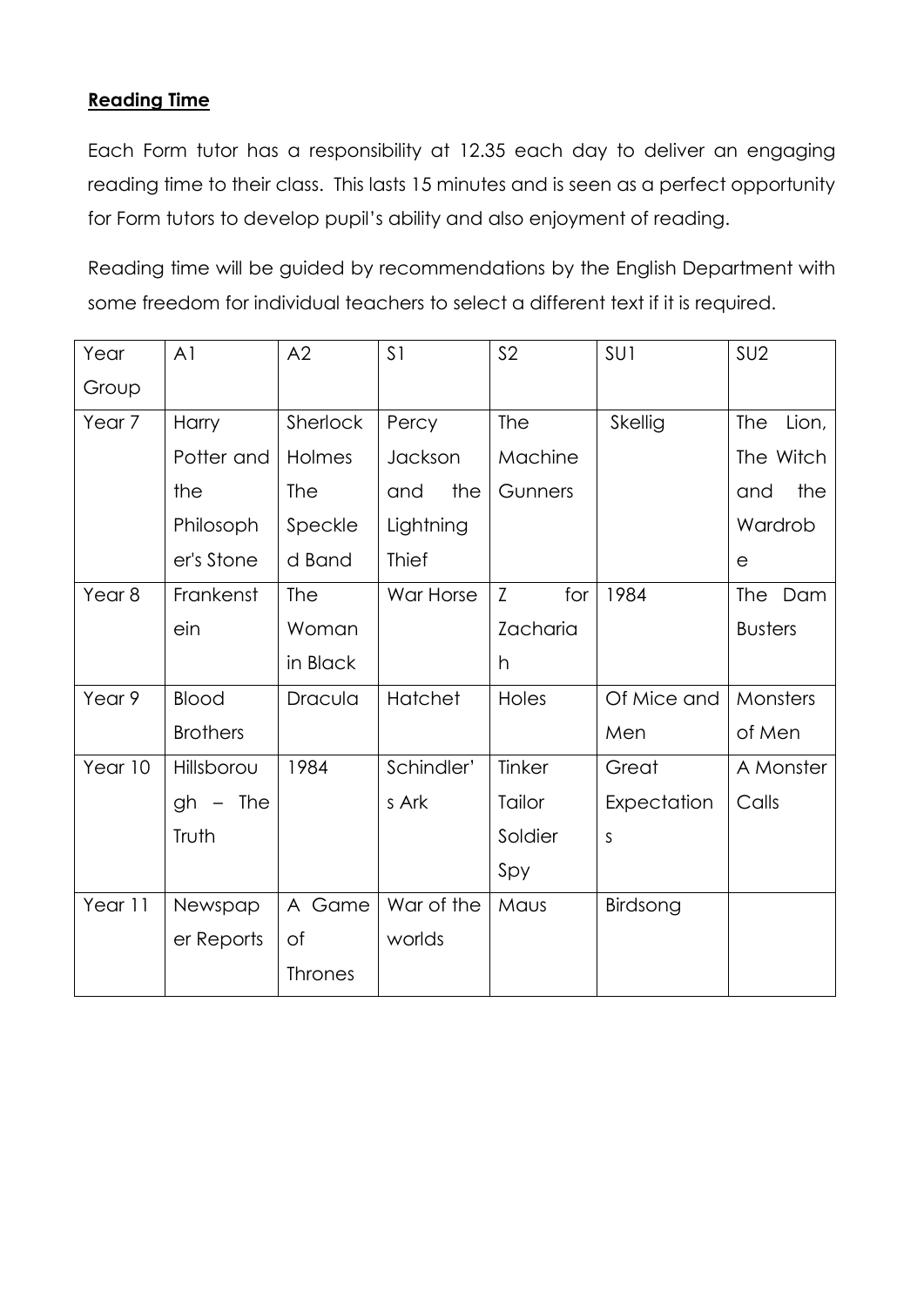# **Whole School Displays**

In a concerted effort to promote English throughout the school, displays will play a vital part in delivering our message to students. Around school there will be a responsibility placed upon staff to make sure grammar is correct in their wall displays in order to set an example. English will display excellent pieces of work by the meeting room and also have literacy boards on the top corridor. Every classroom in the school will also display the following things to help raise attainment:

- Copy of the alphabet
- Keywords/Terms may be displayed but MUST form part of Medium term planning and formative assessment.

#### **Interventions**

Also throughout the school in order to continue to try and raise attainment in English many interventions have been brought in, these include:

 AEN Grab Bags: A bag of resources for specifically identified pupils to help them access areas of the lesson. These include overlays, VCOP pyramids, WAGOLL (what a good one looks like) for Writing etc.

# **PSHE, ECHP and Form Time**

The teaching of English offers opportunities to support the social development of our children through the way we expect them to work with each other in group work lessons. Groupings allow children to work together and give them the chance to discuss their ideas and views. Their work in general enables them to develop a respect for other children's levels of ability and encourages them to co-operate across a range of activities and experiences. Pupils also study a variety of texts that bring up moral and social issues which will be discussed at length. Children learn to respect and work with each other, and develop a better understanding of themselves and of each other.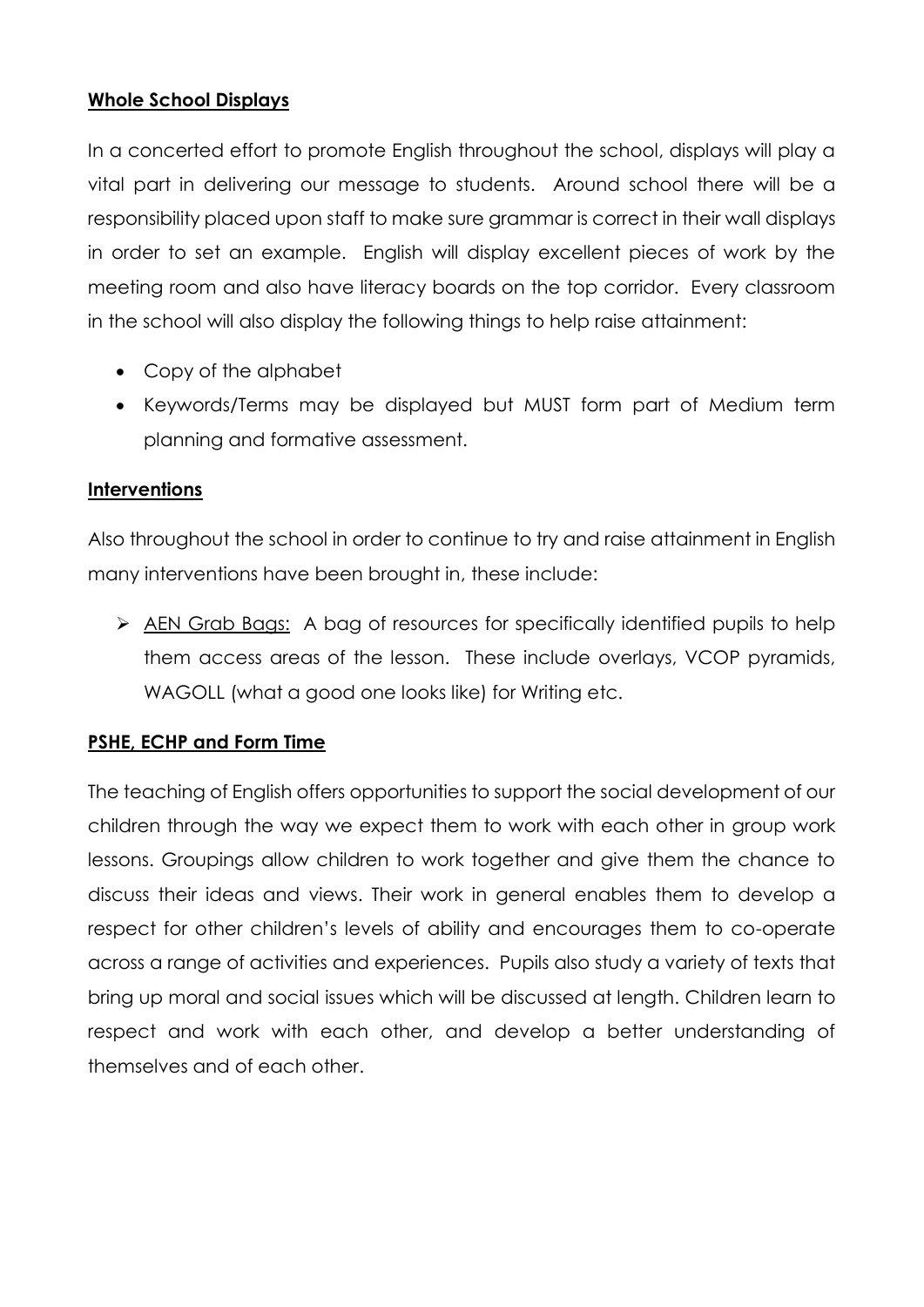#### **Resources**

There is a wide range of resources to support the teaching of English across the school. These include a class base and TECs. Alongside these class bases pupils also have access to laptops and a variety of interactive resources all available under adult supervision.

#### **Health and safety**

The general teaching requirement for health and safety applies in this subject. We encourage the children to consider their own safety and the safety of others at all times. The subject follows the Schools Health and Safety Policy.

#### **Aims of the Policy**

The aim of this policy is for every pupil at Woolton High School to increase their ability, skill and confidence in English. We will endeavour to improve pupil's capacity to learn and communicate ideas and views through speaking, listening, reading and writing across a range of different situations, both in and outside of academic environments. As a teaching team our agreed objectives for 2019-20 are:

- All pupils at KS3 will have progressed by 2 sub-levels by the end of Year 9.
- > All pupils will leave Woolton High School with a qualification in English.

#### **Action Plan – Writing**

The hopes of the plan are for students to write confidently, clearly and coherently for a range of context, audiences and purposes.

Writing opportunities have been mapped out on the curriculum. This allows for resources to be shared easily for a consistency of methods. Writing for context, audience and purpose is to be modelled consistently with the support from Lit Box.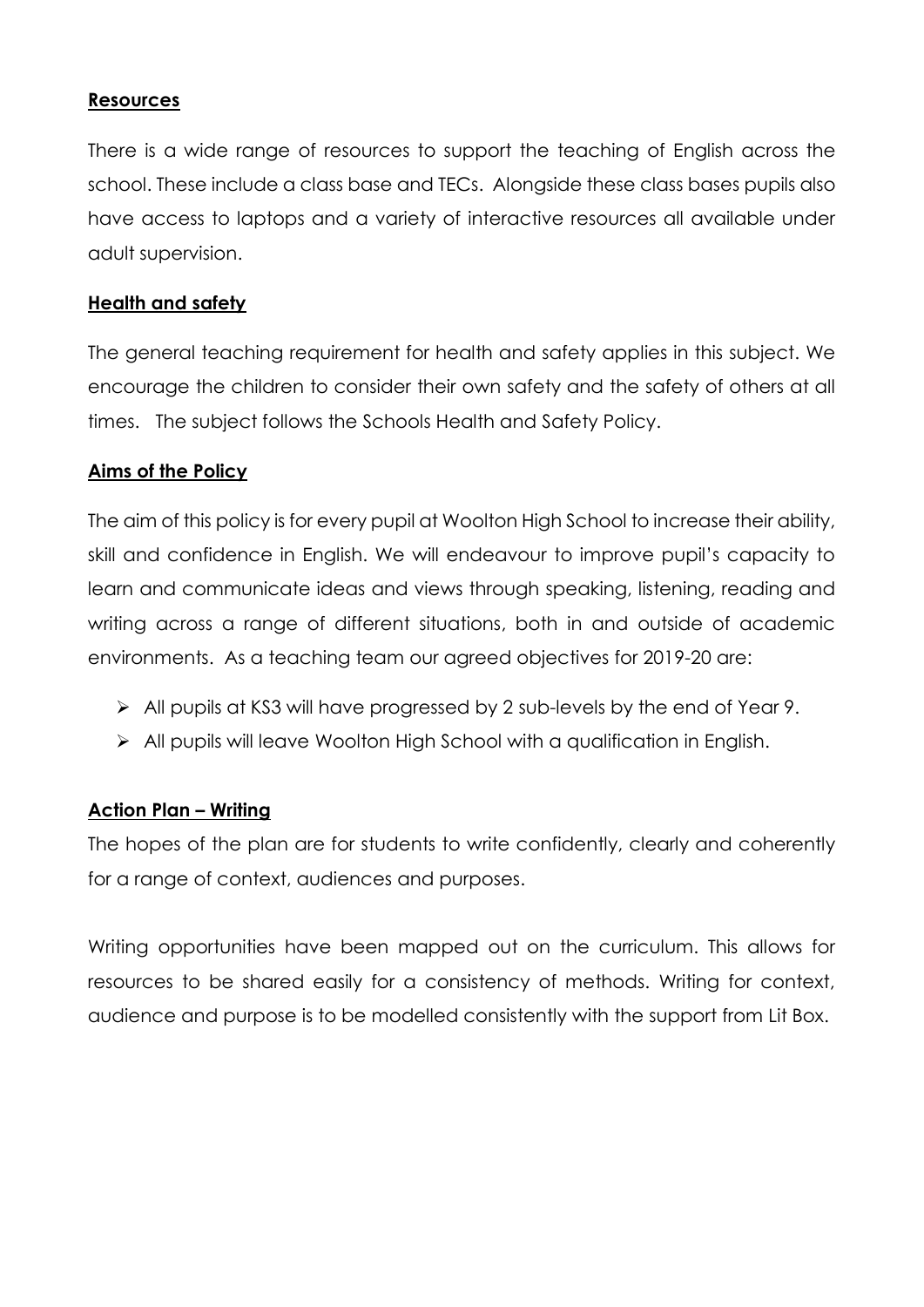## **Oracy**

Pupils will continue to develop and use a wide range of vocabulary whether that is individually or in group discussion.

All key terminology will be planned for in Medium Term Plans across the school ensuring an emphasis on teaching the students these key pieces of vocabulary. Debate and discussion will be encouraged in all lessons across the school.

#### **Reading**

A goal for the school is for students to read widely and often for information, understanding and mainly pleasure.

Reading times have been scheduled for all year groups and linked to GCSE texts where it is appropriate. Reading has also been selected to engage student and ensured it is appropriate for their abilities.

#### **Developing Pupils**

Students will be worked with to improve how they use and interpret written and spoken language.

Reading ages and intervention groups will be established with the aim to improve their use of written and spoken language. Staff will be assigned to those students to help guide and coach them.

#### **Spelling**

There will be an aim to help students gain confidence in understanding and using phonological knowledge to improve their language development. To help students gain confidence a whole school spelling policy and form challenges will be implemented to ensure pupils are practicing these key skills. DO NOT SPELL A WORD **FOR** A PUPIL, SPELL A WORD **WITH** A PUPIL. For example pupil asks "How do you spell 'Stairs?' Your response should be "Which parts can you spell?" Then sound it out Stair-s. They take responsibility for writing down the sounds they recognise and you can assist with the other sounds.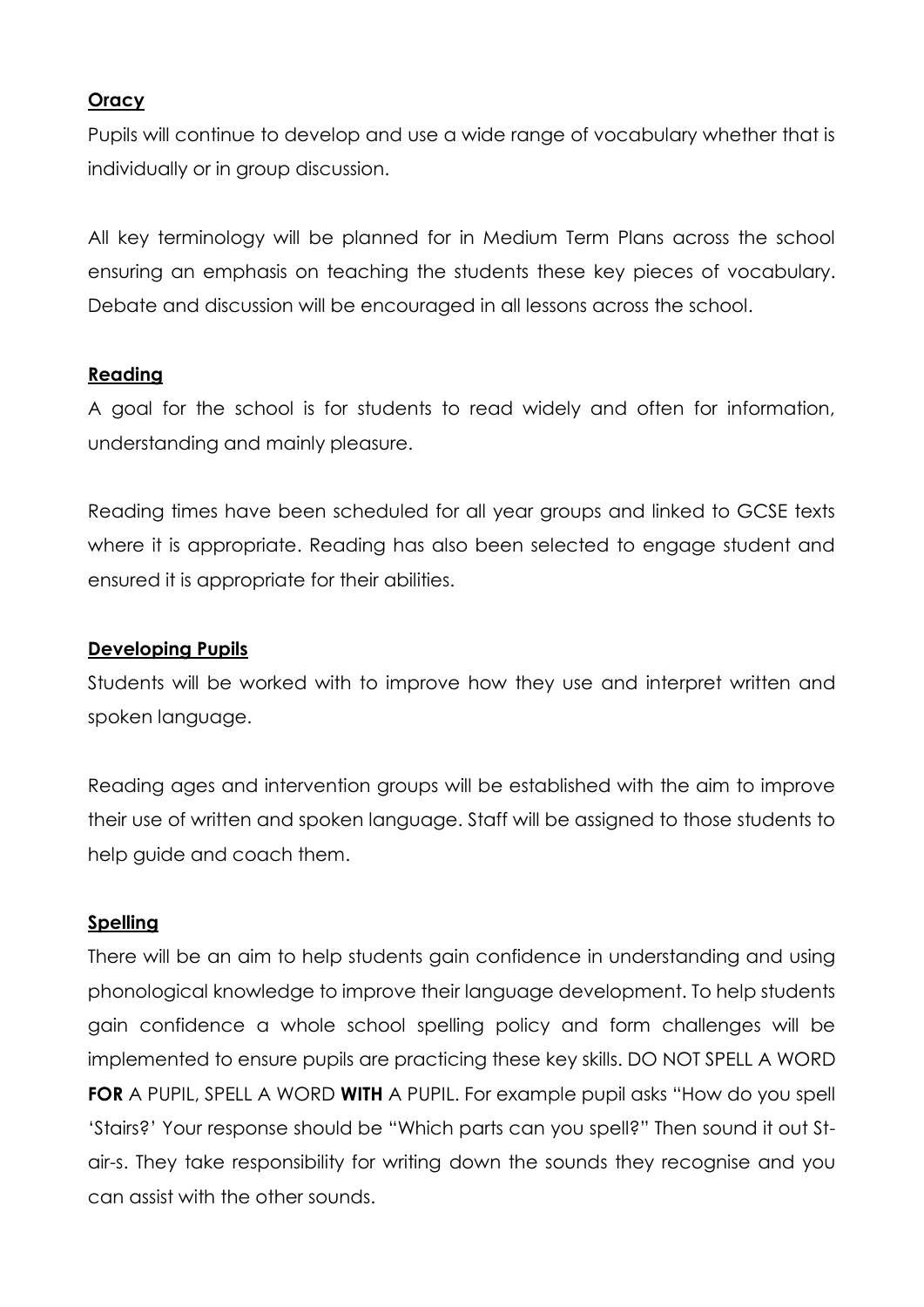# **Conclusion**

The effectiveness of this policy will be measured in terms of each pupil in school receiving a broad and balanced English curriculum that encourages the development and progress of each pupils reading, writing and communication skills. Access to accreditation in the subject will also be an indicator of the policy's effectiveness.

**This Policy was be reviewed in October 2019**

**This policy will be reviewed again in September 2020**

# **Whole School Spelling Policy 2019-2020**

Woolton High is a school for pupils with Social, Emotional and Mental Health concerns. It is located in Woolton, a residential area of South Liverpool. The age of the pupils ranges from 11 to 16 years who attend school on a daily basis. The educational abilities of the pupils vary dramatically from P Levels to GCSE pupils. Therefore, teaching approaches also vary in accordance with the pupils' individual needs.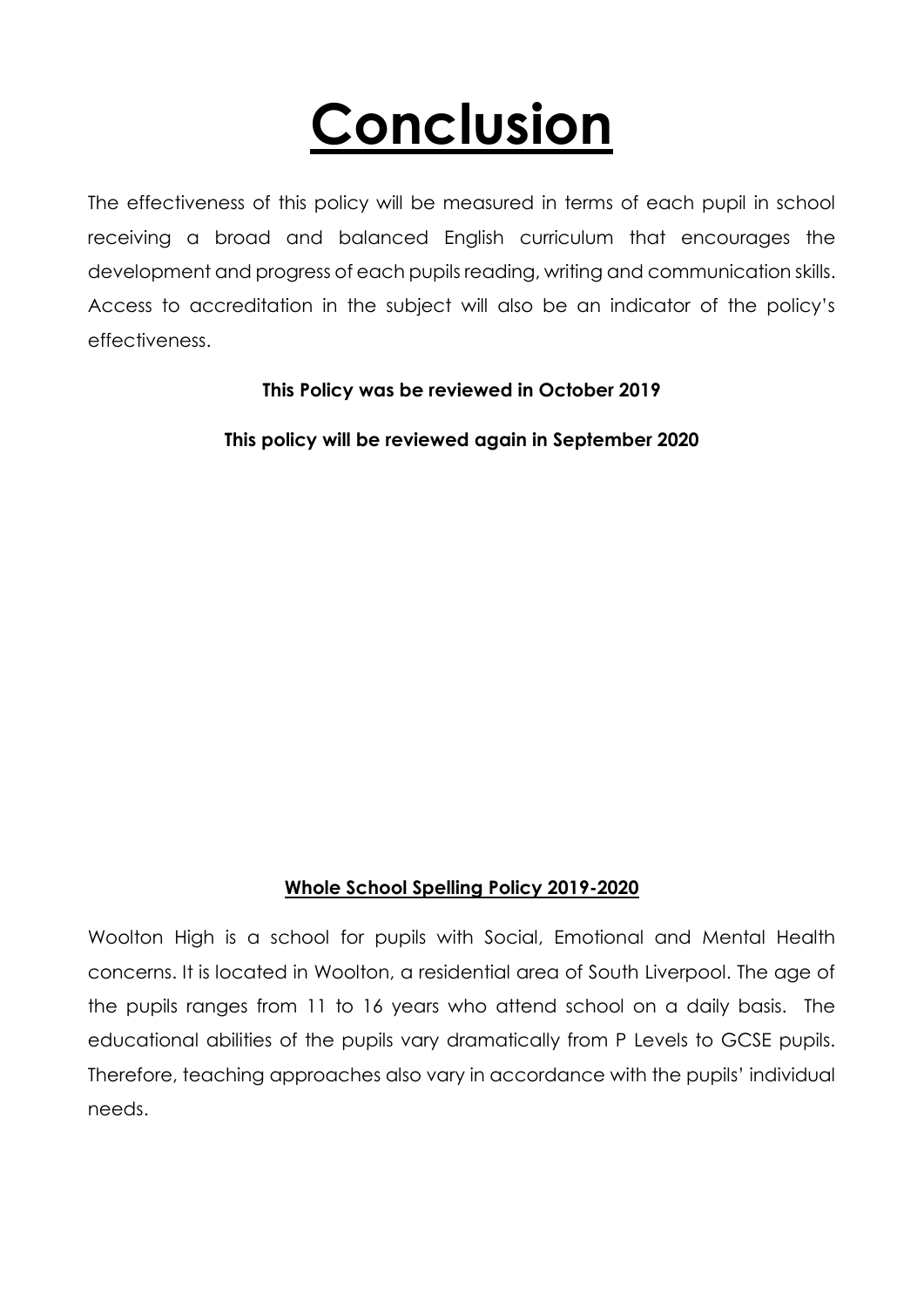As a school recognise that the diversity of pupils and their learning styles require teaching approaches to reflect their needs through specialised, modified and structured teaching methods.

# 1. Aims and Objectives

1.1 The challenge facing a speller is very different from the challenge facing a reader, spelling is a letter-by-letter process that requires a set of conscious choices not required in reading. There are no perfect spelling rules but there are conventions that can help pupils to make informed choices and English spelling is regular enough to repay systematic teaching.

1.2 At Woolton High we realise that we need to do more than just give pupils words to spell; we need to give them strategies which improve their individual spelling and help them to understand why English spellings are as they are.

1.3 The aims of developing spelling are:

\* To know the regular patterns of English spelling;

\* To have effective ways of learning and remembering difficult and irregular spellings;

\* To have good writing strategies so that they can apply spelling knowledge when they are writing.

\* To promote a good visual memory

\* To encourage pupils to take risks and enjoy a challenge

\* To extend vocabulary to include exciting words

\* To proof read own work and use reference materials

2. Teaching and Learning Styles

2.1 At Woolton High we operate a whole school approach to spelling that involves all curriculum areas. In addition there is a Literacy Support Centre that focuses on basic literacy skills, including spelling. We understand the importance of pupils being aware of subject specific vocabulary and all staff are trained to display key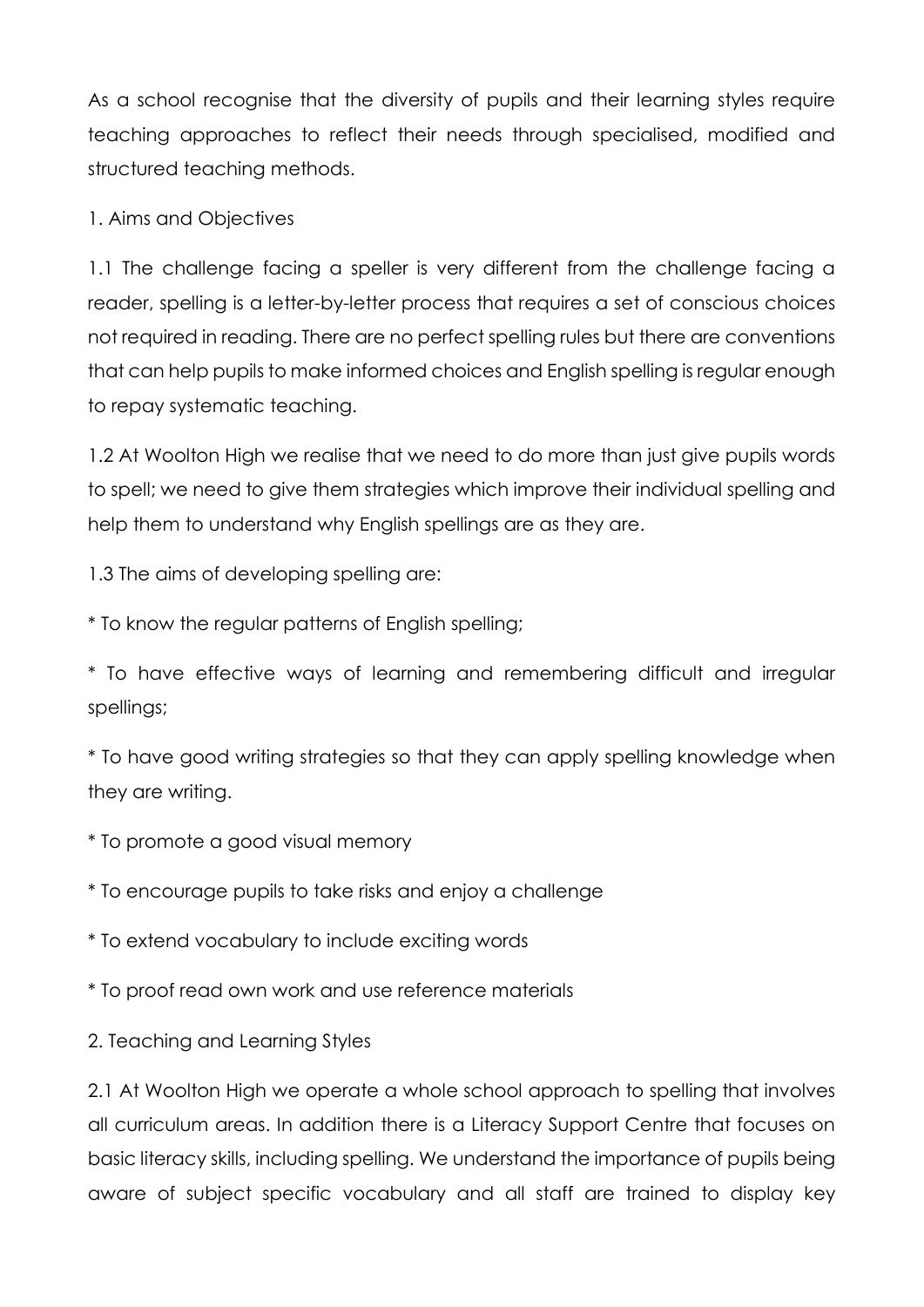vocabulary and teach methods of learning how to spell difficult words accurately through a variety of approaches.

2.2 All teachers will:

- \* provide an environment that fosters and supports pupil learning;
- \* model and teach a variety of spelling strategies;
- \* encourage pupils to take risks and 'have-a-go';
- \* conduct a weekly spelling test
- \* provide spelling activities, investigations and problem solving;
- \* give opportunities for pupils to apply and reflect what they have learnt.

2.3 Pupils will be taught a repertoire of skills with which to approach new or difficult spellings these are:

- \* Break the word down into sounds
- \* Break the word into syllables
- \* Separate the prefix from the main word
- \* Use a mnemonic to remind them
- \* Think about words in the same family
- \* Remember to say a word as it sounds
- \* Think about some words that are within the words they to spell
- \* Think about where the word comes from
- \* Think of words in groups
- \* Think about some rules for spelling
- \* Think about where they may have seen the word written.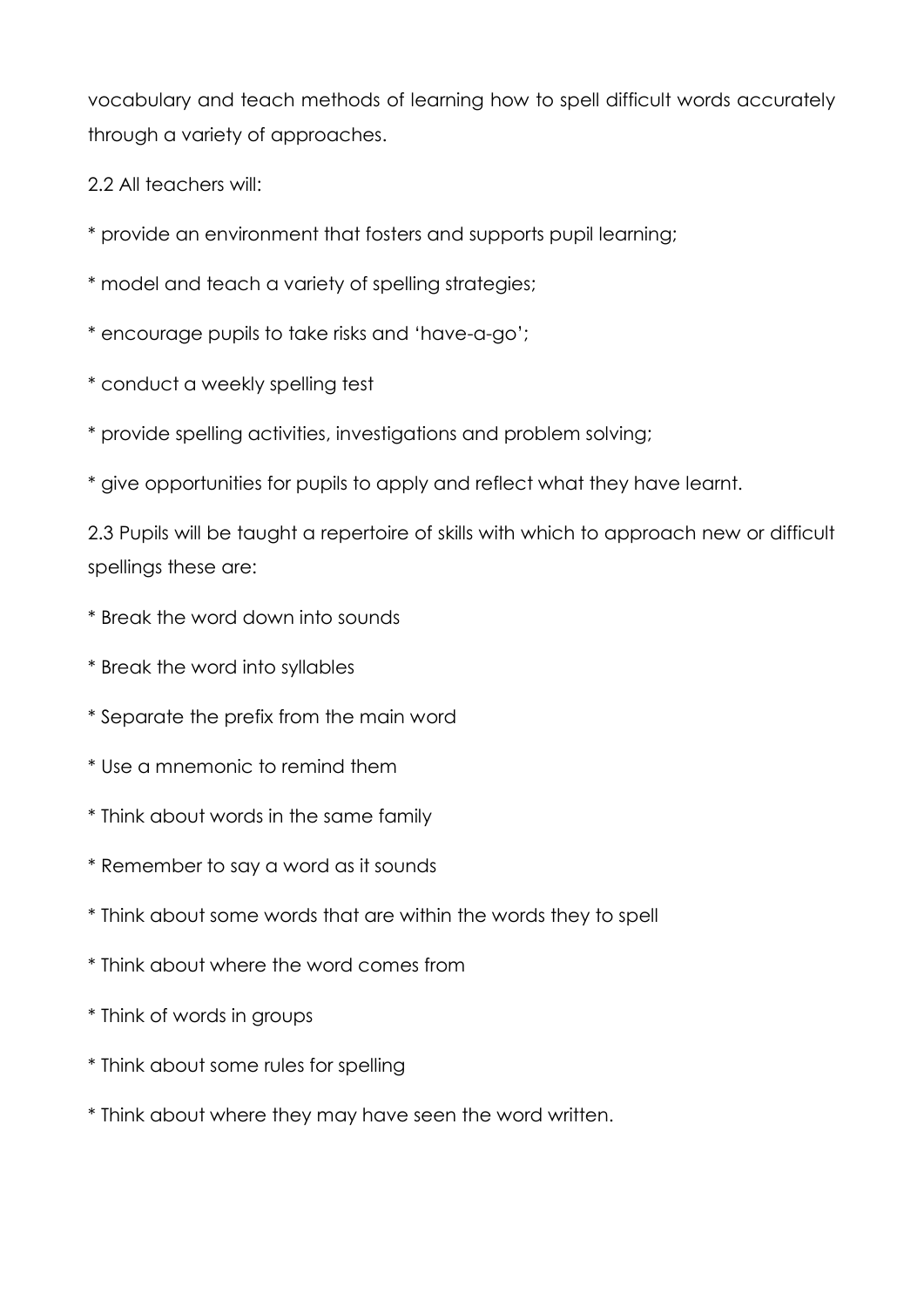Pupils may adopt all or some of the above strategies depending on their style of learning. At Woolton High we believe in the phrase:

"If I can't learn the way you teach – can you teach the way I learn?"

(Chasty 1985)

2.4 We believe that all pupils, irrespective of gender, ethnicity, social background, cultural heritage or disability, have the right to access education. The education we provide is aimed at the strengths, personalities and abilities of all pupils.

2.5 At Woolton High we use a range of strategies for teaching keywords:

- \* Subject specific dictionaries
- \* Creating word banks
- \* Word and definition cards
- \* Using icons
- \* Key word crosswords and word searches
- \* Creating word clusters
- \* Creating mnemonics
- \* Creating calligram poster
- \* Spelling Journals
- \* Playing words games
- \* Look, cover, spell, check
- \* Online spelling games.

3. Assessment and Record Keeping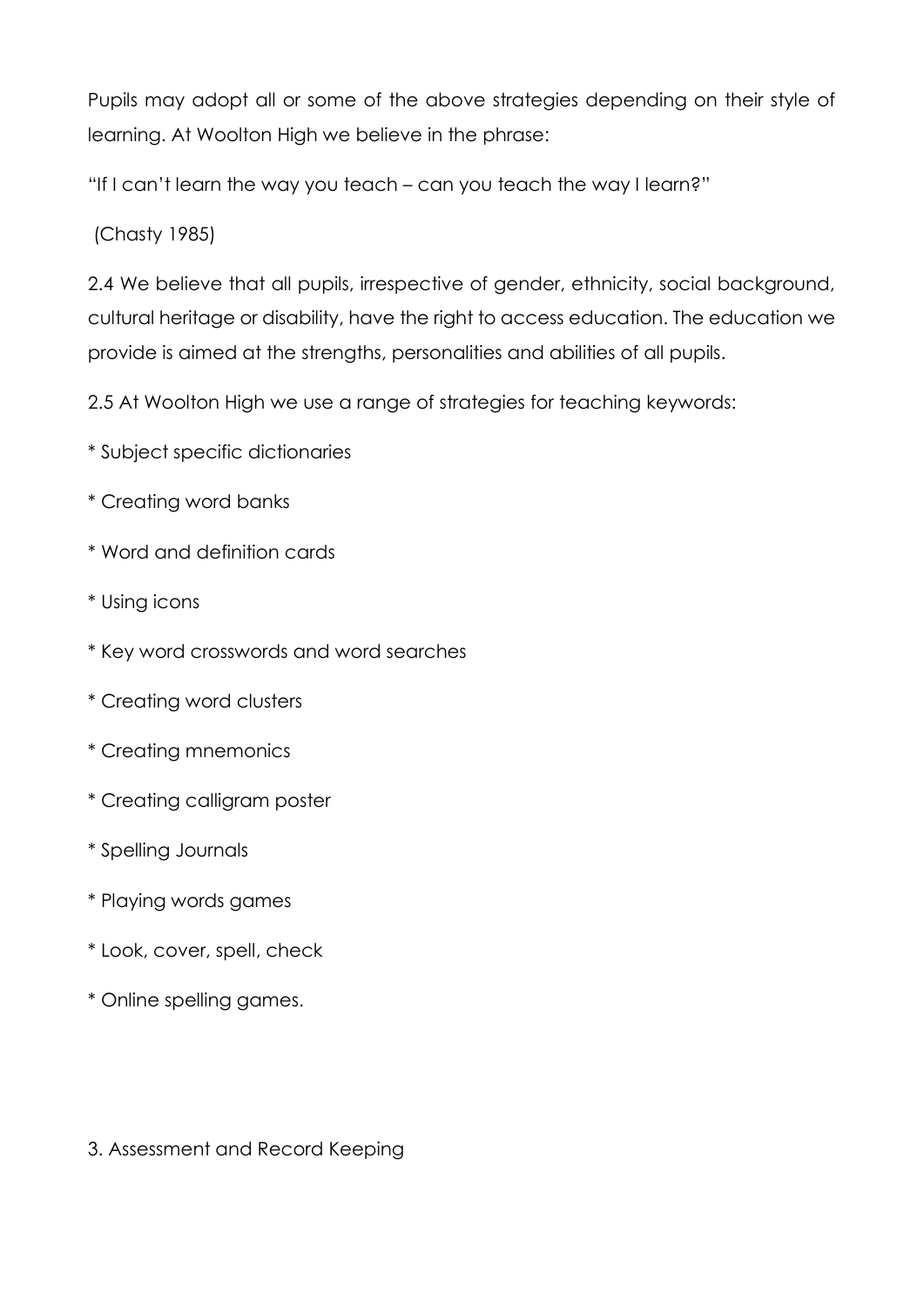3.1 Throughout the school pupils are regularly assessed on their spelling ability. Testing takes place 3 times per year in Spring, Summer and Winter terms. Results are used diagnostically to provide teaching appropriate to the individual needs.

3.2 This may trigger the need for additional basic literacy intervention at the Literacy Support Centre, where specific teaching and learning takes place. The main aim of this intervention is to ensure that all pupils leave Woolton High with an acceptable level of literacy to enable them to function within society.

3.3 Detailed records are kept for those pupils who attend the centre, along with what has been taught and how the pupils have improved. This tracking allows teachers to ascertain the impact of the teaching through pupil progress.

3.4. Weekly spelling tests will take place during a form time. This can allow consistent records being kept of their spelling. This will also indicate any students who need support or further challenges.

#### 4. Rationale

Every pupil at Woolton High School will be able to improve their spelling ability to an individually appropriate level and have confidence in their skills to improve their selfesteem.

# 5. Monitoring and Review

The policy and its implementation will be monitored by the appointed Co-ordinator who will support and inform the staff on the teaching of spelling.

The policy will reviewed annually with reference to the following performance indicators:

\* Teacher and pupils are satisfied that the aims of the policy are being met;

- \* The pupils are making progress;
- \* Teachers are satisfied with the level of support offered via staff development.

This Policy was be reviewed in October 2019